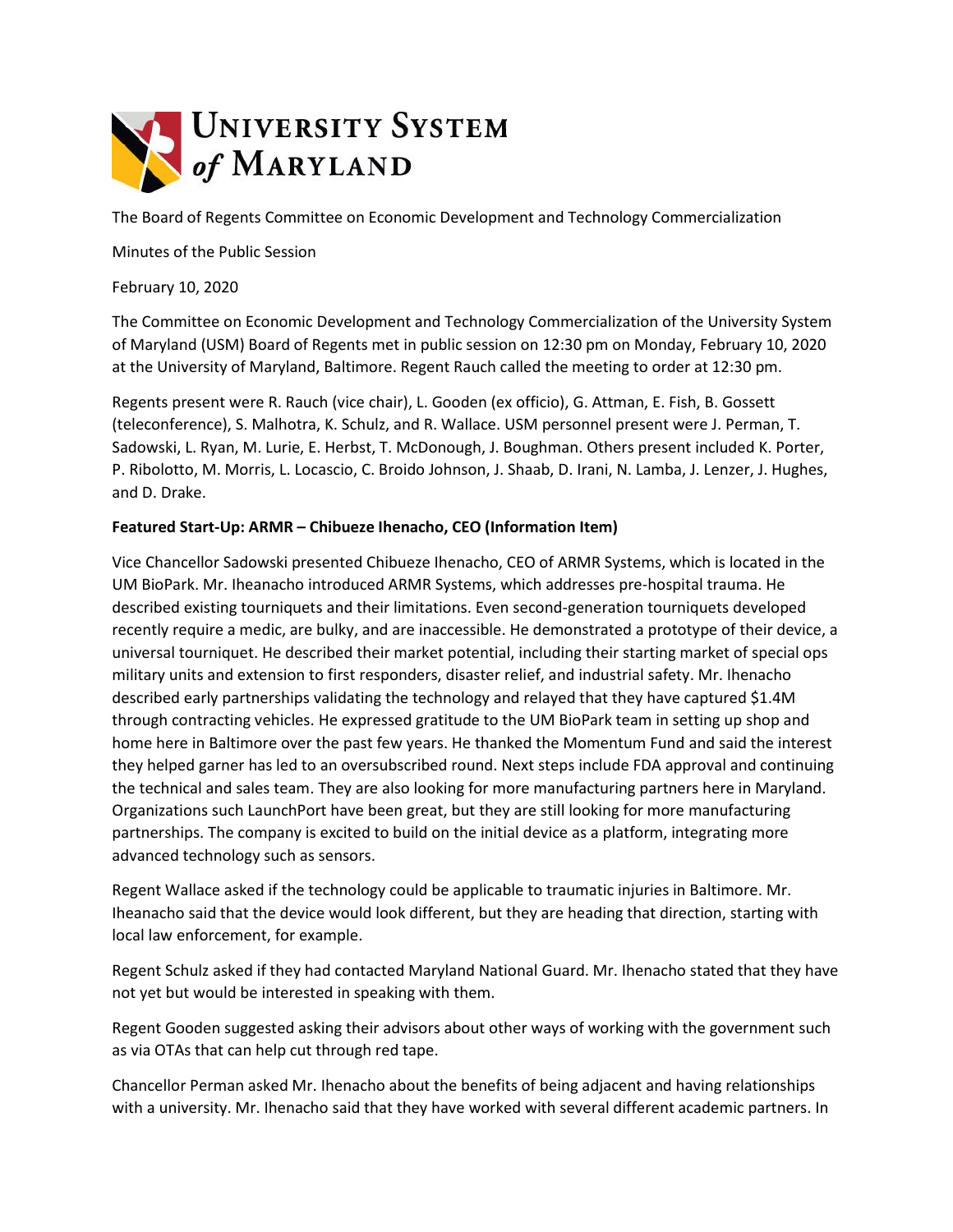Baltimore, access to world-class trauma experts has been extremely valuable. He has also gained from networking with CEO peers, especially as a CEO who is new to the region. Finally, ARMR Systems is increasingly looking for co-investigators, for which their university ties will be helpful. Mr. Sadowski commented that Mr. Ihenacho mentioned two other markets against which Maryland is often compared. Mr. Sadowski said it is important to tell the story of Maryland impact and competitiveness and that the USM wants to help tell those stories. Secretary Schulz added that companies like ARMR generate positive impacts for ancillary industries in the supply chain.

## **Chesapeake UAS Corridor Initiative – Matt Scassero, Director, University of Maryland UAS Test Site (Information Item)**

Matt Scassero, University of Maryland UAS Test Site Director, described the Chesapeake UAS Corridor, which will be a drone corridor leveraging the Chesapeake Bay. Initially, research and public safety will be a focus because they can be launched quickly, but commercial applications will be central moving forward. The initiative has many stakeholders; several industry members are companies that are setting the pace for UAS despite not existing more than 5 years ago. Other states have funded these types of activities with significant state dollars. One goal will be flying unmanned systems in the same airspace as manned systems. Flight over people is a great challenge as well. The UAS test site already has a good track record of working with the FAA. Mr. Scassero described how they will bring different projects and partnerships together in order to meet the challenges and leverage the technology that has already been developed. Everyone at a recent stakeholder meeting agreed that the University of Maryland UAS Test Site should take the lead on the initiative. Mr. Scassero thanked the Maryland Department of Commerce has agreed to fund a portion of the initial feasibility study. Mr. Scassero said the group is looking at a legislative package and commercial interest to continue to develop the initiative. Universities have already discussed in-kind contributions, and a federal delegation was recently briefed. Mr. Scassero said that revenue may be generated, too, they must be careful about charging for use of the corridors because the FAA is very sensitive to charging anyone to rent airspace. Mr. Scassero mentioned that the startup MissionGo focuses on medical applications of unmanned crafts and is also interested in being involved.

Regent Malhotra asked why Volpe, which drives engineering for the FAA, is not involved. In particular, Regent Malhotra said that other states seem further along, and Volpe was a common thread. Mr. Scassero responded that the FAA works with Volpe on issues like aircraft standards and regulations and would likely be involved at a later stage. Regent Malhotra encouraged Mr. Scassero to consider incorporating Volpe in conversations early.

Regent Malhotra asked about counter-UAS work. Mr. Scassero responded that Maryland is not as involved with counter UAS, though it will be important generally moving forward.

Secretary Schulz commented that as she continues to hear about this initiative, it continues to move in a positive direction. Secretary Schulz said that these advancements are critical to local regional airports in supporting economic growth and development.

Mr. Sadowski commented that legislation has been introduced to build on the good work of the universities and to leverage partnerships, much like the Momentum Fund has done.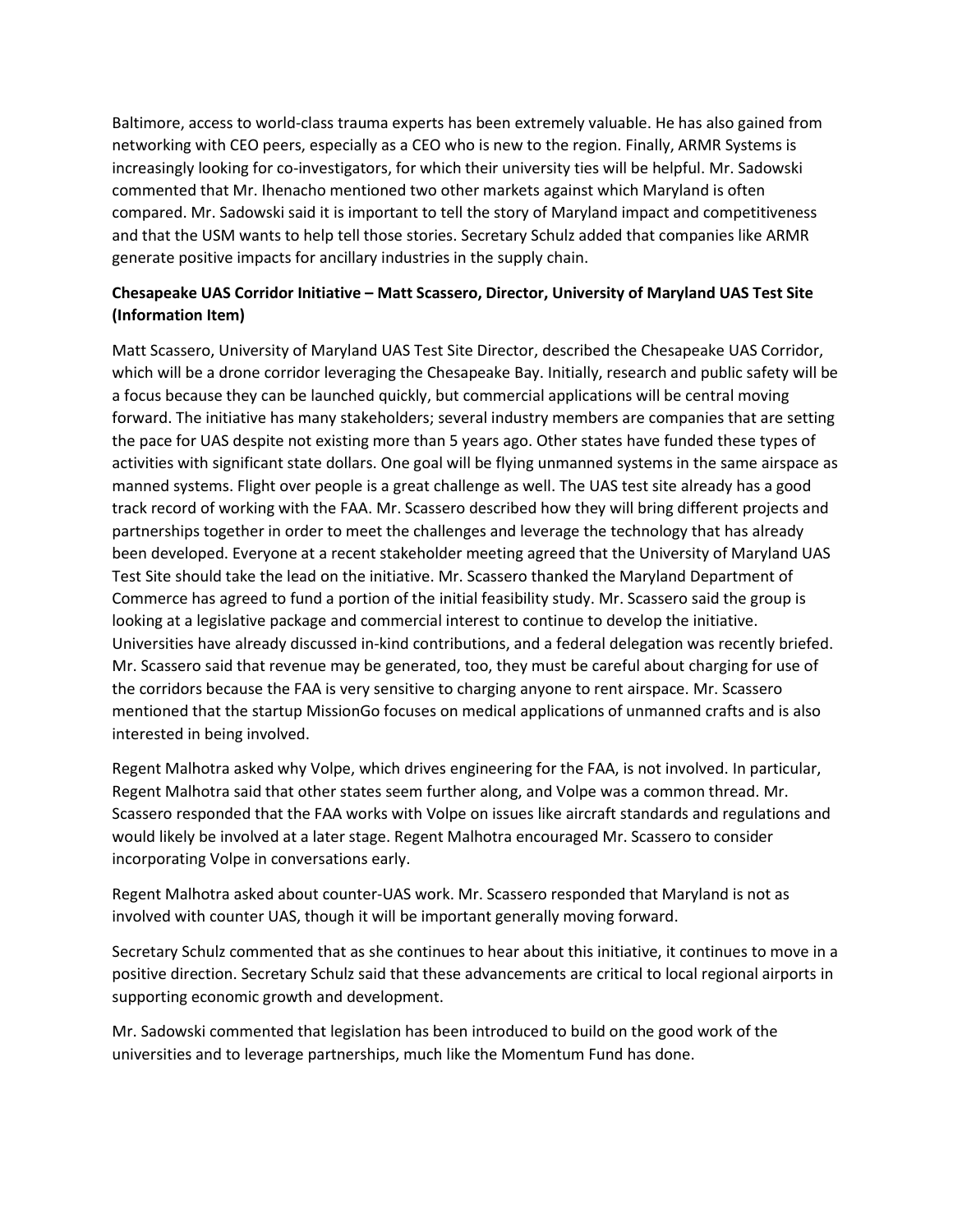## **The Institute for Cyber Resilient Energy-Efficient Manufacturing (CREM) – Donna Ruginski, Executive Director for Cybersecurity Initiatives and Nilanjan Banerjee, Associate Professor at University of Maryland, Baltimore County (Information Item)**

Donna Ruginski previously said that improving competitiveness of United States manufacturing is critical, and that digital technologies can help but also introduce vulnerabilities. The goal of CREM is to produce a robust framework, including workforce training. CREM has established a partner network of over 60 partners from 13 states. They will focus on secure automation, securing the global supply chain, and workforce development. The business model ties revenue to services. Small businesses will be spun off the institute, with help from TEDCO and the bwTech business park and incubator. The leadership team includes experts with outstanding experience in the federal government. They are pursuing funding opportunities with the U.S. Department of Defense and the U.S. Department of Energy. Mr. Banerjee spoke about technical aspects of the work. One of the key components will be education and workforce development. They are proposing short courses that can immediately educate people about cybersecurity in manufacturing.

Regent Gooden asked about legacy systems, to which Mr. Banerjee responded that they are taking this into account. Regent Malhotra commented about the difference between the many small manufacturers and the large manufacturers and asked how they plan to engage those many smaller companies, such as those in Maryland that may be manufacturing ARMR Systems' technology, for example. Mr. Malhotra stated further that the supply chain is so interconnected, with the largest companies using extremely small manufacturers for certain components. Mr. Banerjee responded that CREM includes many small manufacturers in addition to medium and large companies. The idea of the consortium is to bring in the brainpower of everyone to provide solutions for small and medium manufacturers. He added that the weakest link is where people would attack the supply chain, and the architecture tries to address that.

## **USM Office of Economic Development Update – Tom Sadowski, Vice Chancellor for Economic Development (Information Item)**

Vice Chancellor Sadowski said that the initiatives presented are great examples of how our universities are heads up, establishing vast partnerships. Mr. Sadowski reviewed the Momentum Fund and said that next meeting will include highlights of operating principles and governance that the Managing Director, Ms. Broido Johnson, has created. He added the Ms. Broido Johnson continues to expand the top of the funnel, getting out and speaking with all 12 institutions and as many entrepreneurs as possible.

Ms. Sadowski spoke about a recent Maryland Quantum Alliance event in Annapolis. Ms. Lori Locascio said that the partners for the Alliance are wide-ranging, with universities in Virginia even singing on in recognition of Maryland's powerhouse in quantum computing. The investment in this area is broad already, and deep. The goal is to make sure Maryland stays in a leadership as quantum technology becomes increasingly important nationally.

Mr. Sadowski said that we have made terrific strides in a short period of time in collaborating with Amazon at multiple levels and from different perspectives.